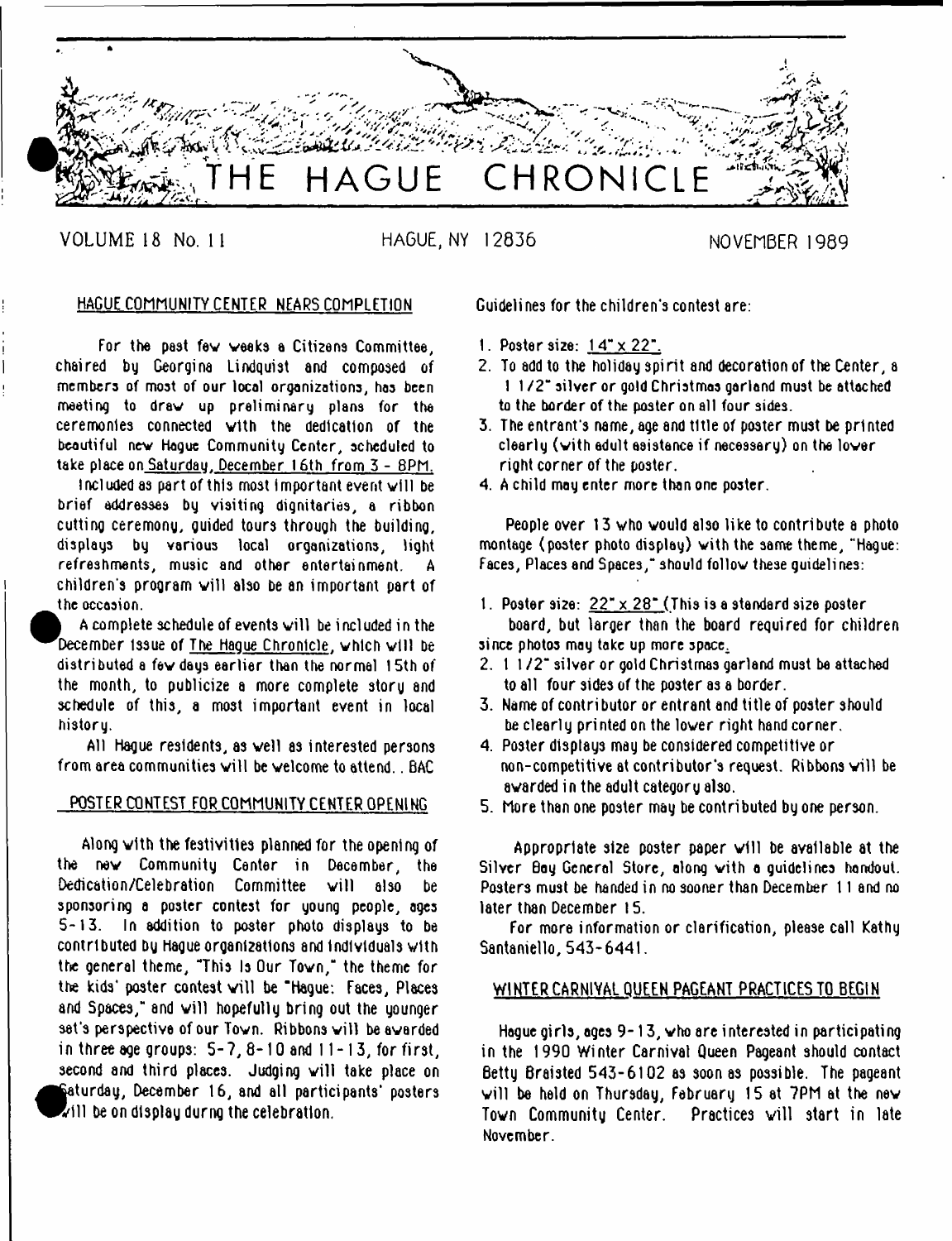$-2-$ 

# HAGUE HISTORICAL SOCIETY " ■ .

The November meeting of The Hague Historical Society vill convene on Thursday, November 16 at the Hague Baptist Church annex.

The Town of Hague historian, Clifton West, will speak on "The Early Rural Schools of Hague."

The social hour begins at 7:30PM and the meeting follows at 0:QOPN. All ore welcome to attend.

The December meeting of "Show and Tell" will be held on Thursday, December 14.

## HAGUE SENIOR CITIZENS CLUB

The regular monthly meeting will be held on Tuesday, November 28, preceded by a carpoollng trip to the Bolton Landing Meal Site. If you wish to go to the Meal Site, please sign up by phoning the Tovn Hall (543-6161) BEFORE November 2 1. When a group as large as ours attends, ve must let the ladies at the Meal Site know one veek in advance of our coming. Meet at the parking lot at I 1:30AM.

Following the trip to the Meal Site we will have a brief meeting and that will be followed by entertainment by Francis Waters and Friends.

The Senior Citizens Club's Christmas party will be held on Friday, December 15 at noon at Eddie's Restaurant. A donation of \$3.00 is being asked to help defray the expense of a YCR or some necessity for our nev club room at the Community Center. There is a choice of chicken or fish, and tickets for the event may be had by getting in touch vith Betty or A1 Van Sleet (Phone: 543-6770). ALL reservations MUST be made by November 28.

We wish to remind you that there is a box at the Town Hall for contributions to our Christmas gift boxes. Contributions should be in by December 10.

#### HAGUE FISH AND CAME CLUB

Christopher Dame of Cohoes von the \$ 100 money doll raffle. Bob Plude of Ticonderoga von the 30/30 Winchester raffle.

Next meeting of the Fish and Game Club will be held at the Clubhouse on November 21 at 7:30PM.

# $\cdot$  CHRISTMAS IS COMING

The Balsam Christmas trees which have been planted^P and cared for by the Dykstras with a lot of TLC, are now ready to be cut and used. Beginning the day after ready to be cut and used. Thanksgiving, the hours for choosing and cutting the trees will be Fridays and Saturdays from 10AM-4PM and Sundays from noon - 4PM.

The Cold Water Canyon Tree Farm 1s located off the Nev Hague Rd. and West Hague Road. For more information one may call 543-6535.

#### **WAR ON DRUGS FELT IN HAGUE**

**A total of 10 people have been arrested as the result of a 3 month investigation into a cocaine distribution ring stretching from Connecticut to Hague. Federal off icials said that the arrests were based on the seizure of 2 burlap-wrapped kilos of cocaine recently found in Hague. Of those arrested, 5 are fran Connecticut, 3 from Ticonderoga £■ 2 from Hague. The person considered to be the main link in the distribution chain is a Connecticut resident. Federal^^ officials are in the process of seizinc^^ the following money and assets in connection with the arrests:**

**The Hearth Restaurant in Hague; Braach's Florist Shop, Norwalk, CT;** *&* **residences in both Norwalk & Ticonderoga plus cash, coins & jewelry.**

**On Oct. 26th, after a shot-gun blast through the window of a jeep, in Bolton Landing wounded 2 men, Warren County Sheriff's Dept, & NY State Police arres ted 2 men near a hane at the intersection of Rt. 9N & 8 in Hague. Deputies spotted a 3rd suspect sleeping under a blanket about 9:30 the following morning. The 2 Hague men & the Ticonderoga man, were arraigned on the felony charges. It was alleged by police that the shooting was the result of a "bum narcotics deal" according to the Glens Falls Post Star. \_**

# FICKLE FELINE FENDS OFF FAWN AND DOE FROM FORAY ON ORNAMENTAL FOLIAGE

Forelegs stomped, nostrils flared vhen the doe spied the vild cat intrude into an area where she was desirous of devouring delectible tidbits of the famliy flora. For over 5 minutes the cat ignored these threatening overtures before meandering off. The pair strutted away and the foliage remained for another day.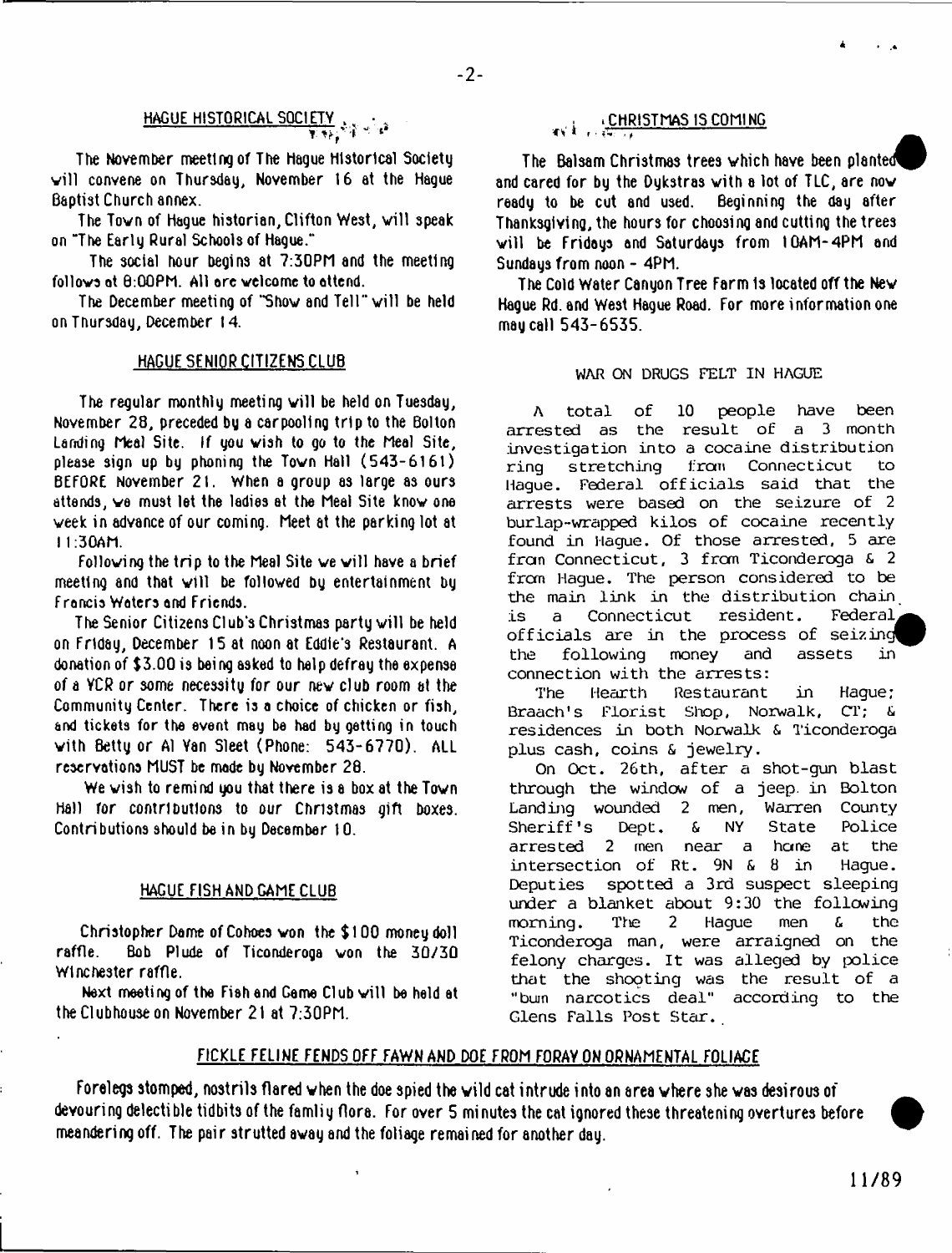#### TOWN BOARD - 10/17/89

 $\ddot{\phantom{a}}$ 

Letters to the board at the Tovn Board meeting held on  $\epsilon$ tober 17 at 6:30PM included:

1) Tentative equalization rate of 32.12 vas set by the state.

2) A letter from Mrs. Gendron of Gull Bay protesting our tovn park lights. Supervisor Bolton's reply stated our position, that the lights vara necessary to prevent vandalism, to aid boaters after dark and that firemen have a lighted voter drafting area should the need arise.

3) A request for a pledge for the North Country Life Flight helicopter made vith the hope this vould be included in each year's budget from now on. Bolton will request additional information.

4)Dr. Collins, Superintendent of Schools In Ticonderoga confirms the passing of a resolution establishing a personal registration and election district in the tovn of Hague ready for the next budget vote in the spring.

5) John Breitenbach, Jr. brought us up to data in a letter concerning stormvater regulations. With the first phase nearing completion, the next phase will require the Lake George Basin communities to include these regulations in the tovn's existing ordinance and development regulations. We might also mention that John took the Civil Service

 $\,$   $\,$  am for Zoning Administrators and emerged with a 93%  $\,$ 

 ${\sf Id}$  was third-on the list (from the top, of course.).

In other business:

The Board of Assessment Revlev Is still short one member. It takes one evening session end one day in May and pays \$75. Anyone interested please contact the tovn hall, 543-6161.

The Community Center is progressing nicely. Plans are being made for a December 16 celebration. (See p. 1)

Supervisor Bolton spoke about his Nebraska trip to see SAC operations and returned convinced of the merits of the training missions over the Adirondacks.

County resolutions include:

1) Accepting sever design grant.

2) Accepting equalization rates for Warren County.

3) Authorizing attorney for Chestertovn for sheriff sub-station.

4) Waiving Civil Service fee vithin Warren County.

The Hague Tovn Board unanimously adopted Resolution  $-38$ . This is a substance abuse policy that gives Hague the right to test employees and search tovn vehicles.

Resolution  $-39$  was unanimously approved to transfer funds.

# 2QNINC BOARD OF APPEALS - 10/26/89

There vas onl y one item on the ZBA agenda for Oct. 26.

A variance vas requested by David Soliday for a 6ft. fence betveeen his property and Gerry Boyd s. A public hearing vas set for the November 16th meeting at 7PM.

## PLANNING BOARD - 11/2/B9

The Martino proposal to create a vehicular parking area on the vest side of NYS Rt. 9N opposite the "Hummingbird Shop" vas denied because of numerous safety concerns and potential erosion.

The Breitenbach proposes) of a 2-lot subdivision of a piece of property located In Watch Island Bay vas approved under Gifts and Devises (Section 8.020).

A public hearing vas scheduled for 7PM Dec. 7 on the proposed Marine Rail System to haul the Sagamore's cruise boat, "The Morgan" from the vater for the purpose of inspection, repair and painting of the bottom. The proposed location is Sec. 61-01-04. The property is owned by William Morgan and presently has docks and a storage building on the site.

#### HAGUE FOOD PANTRY

It's time to remind you again about the food pantry in Hague. For the needy; those vorking vho find stretching their dollars to cover the expenses difficult; those on limited income; do not have a job; a husband has deserted; or for other reasons that make it necxessary to look for food sources. Call me, Georgina Lindquist, at 543-6095 or contact the town hall at  $543 - 6161$  and they will get in touch vith me.. .GL

# HELP NEEDED FOR COMMUNITY CENTER CELEBRATION

As those of you vho ltve 1n Hague are avare the nev comunity center is rapidly becoming a realitg and plans are being made for a celebration to be held on December 16 of this year. At this reception ve plan a simple feast and vould like to ask any resident to help by calling Marilyn Priore, 543-6645 immediately to let her knov vhat food contribution (finger sandviches, cookies) you might vant to make. If you canot contribute food (committee preference), a small cash contribution vould be accepted. Please col) Marilyn soon.

The other day I had an interesting experience. While driving on New Hague Road a deer vith a bright red ribbon tied around its neck leaped across the road in front of my car. Other deer have done this to me, but 1 vas sure this one must be Rudolf. Christmas must be closer than I think!

オーモリレール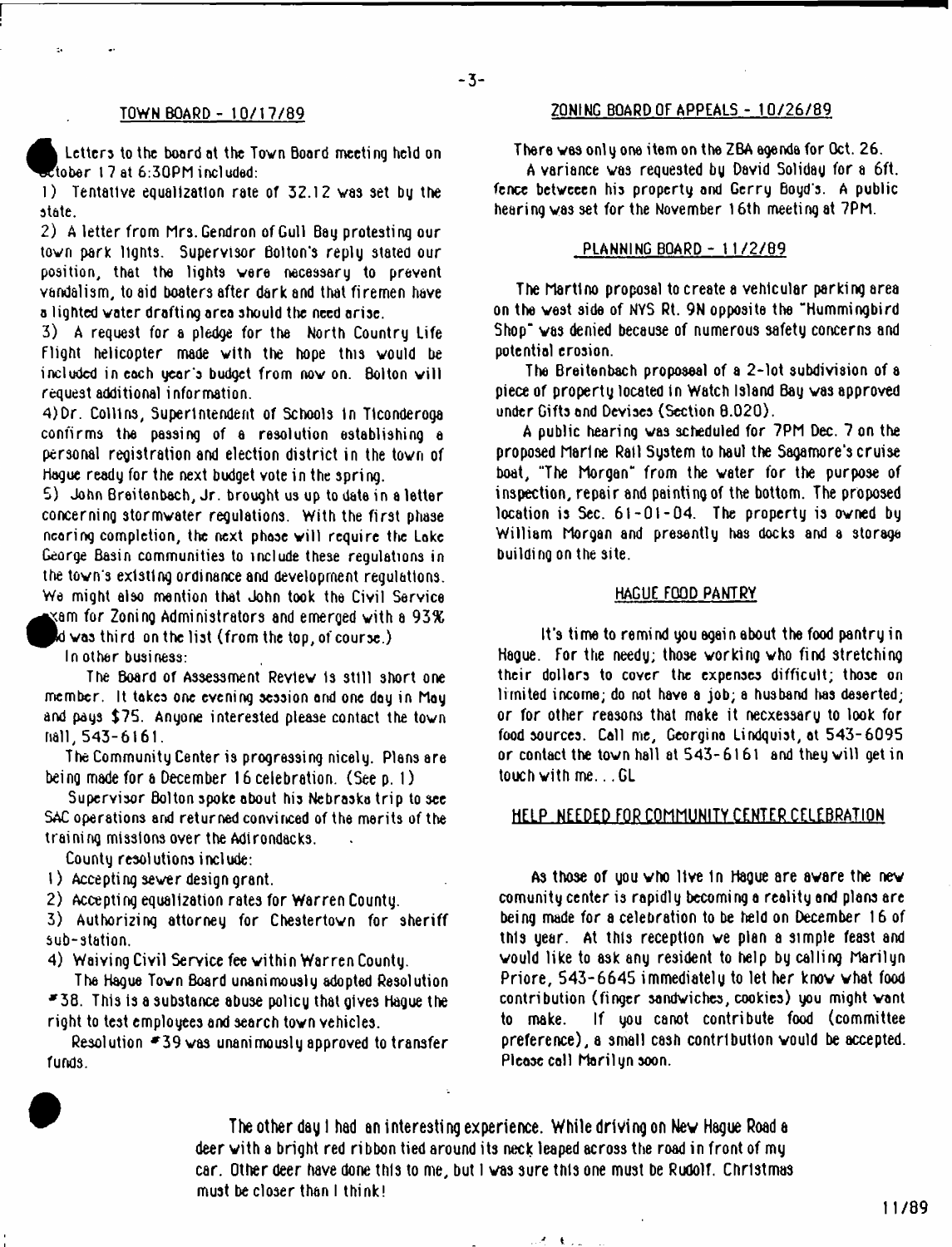#### 3AND AVAILABLE

Sand will be available to senior citizens and disabled persons in the town of Hogue beginning the week of November 20. Call Dan Belden at Town Shed, 543-6500 or the Tovn Hall at 543-6161.

#### HELP WANTED

The Tovn is seeking a general clerk, part-time to work vith the Assessor's office, Planning and Zoning Boards and as a court clerk. For further information, call 543-6161.

#### ECUMENICAL THANKSGIVING CELEBRATION

The Church of the Blessed Sacrament will host this gear's Ecumenical Celebration of Thanksgiving on Wednesday, November 22 at 7:30PM. This is a community celebration vith the sharing of the loaves. Laura Meade will be the organist. Everyone is welcome to attend. Light refreshments will be served in the rectory immediately following the service.

#### AMERICAN LEGION

The regular monthly meeting of Hague Post 1538, American Legion, will be held at the Legion Home on Wednesday, December 6 at 7:30PM. The Christmas party for members and quests will be held on Sunday, December 17th instead of the original date voted at the November meeting.

#### ELECTION RESULTS

| Supervisor - Richard E. Bolton (Rep)<br>Allen Fish                  | 264        |
|---------------------------------------------------------------------|------------|
| Nancy Young Trombley (Rep)<br>Clerk<br>Michele Denno Gautreau (Dem) | 220<br>143 |
| Justice -<br>Kenneth N. Yaw (Rep)                                   | 265        |
| Members of Town Board (2)                                           |            |
| James $W$ . Braisted (Rep)                                          | 282        |
| Richard A. Frasier (Rep)                                            | 228        |
| Richard M. Strum (Dem)                                              | 126        |
| Supt. of Highways - Daniel Belden (Rep)                             | 293        |
| Jerry Frasier                                                       |            |
| Assessor - Clinton L. Frasier (Rep)                                 | 282        |

# HAGUE CHRONICLE DEADLINE

 $-4-$ 

The deadline tor getting information in the December ^ issue of The Hague Chronicle will be December 5 instead of the usual  $10$ th of the month. This is due to the fact that we will be publishing the December issue a few days early in order to get the information on the nev tovn center celebration.

Please note that any information for the paper should be sent to Dorothy J. Henry, Box I52A, Hague, NY 12836. Editor Margaret Broderick has taken a sabbatical! Have a happy one, Mig.

#### FUEL ASSISTANCE

For those of you vho are entitled to fuel assistance (senior citizens and persons vith Social Security disability benefits) be sure to have your checks in hand vhen you report to the Tovn Hall on December 6 from 2 - 4PM. Have questions? Call Diane at Tovn hall, 543-6161.

#### MEMORY TREE

For the second year The Hague Chamber of Commerce is sponsoring a memory tree to be placed in the new Town Center, on which lights will be placed by those who would like to remember a loved one. Contributions of \$1.00  $\epsilon$ bulb may be left with name, at the Town Hall, Hague Market or Silver Bay Store. A list of names of those remembered will be published in The Haque Cronicle.

Mrs. Mitchell Frasier is heading this project. All donations will go toward the Hague Ambulance Memorial Fund.

### CARILLON GARDEN CLUB BAZAAR A HUGE SUCCESS

The quilt made by a group of Garden Club ladies vas von by Kim Ferguson of Ticonderoga. The door prize (a dried flower picture) was won by Gladys Barber of Ti.

Next meeting of the club will be Nov. 16 at the Church of the Cross at 11AM. This will be a workshop on wreaths.

The annual holiday luncheon will be held at Eddie's Restaureant on Dec. 13 at 12 noon.

#### HAGUE VOLUNTEER FIRE DEPARTMENT

The Hague Emergency Squad made 8 calls during the past month, chalking up 353 miles and 47 1/2 man hours. There vas one fire coll which took 28 man hours. Ed.: During this Thanksgiving season, be sure to add the guys and gals of the Emergency Squad and the Firemen your list of things to be thankful for. And in keeping vith the holiday spirit, please remember them vith a tax deductible gift. They are a dedicated crev and deserve your support.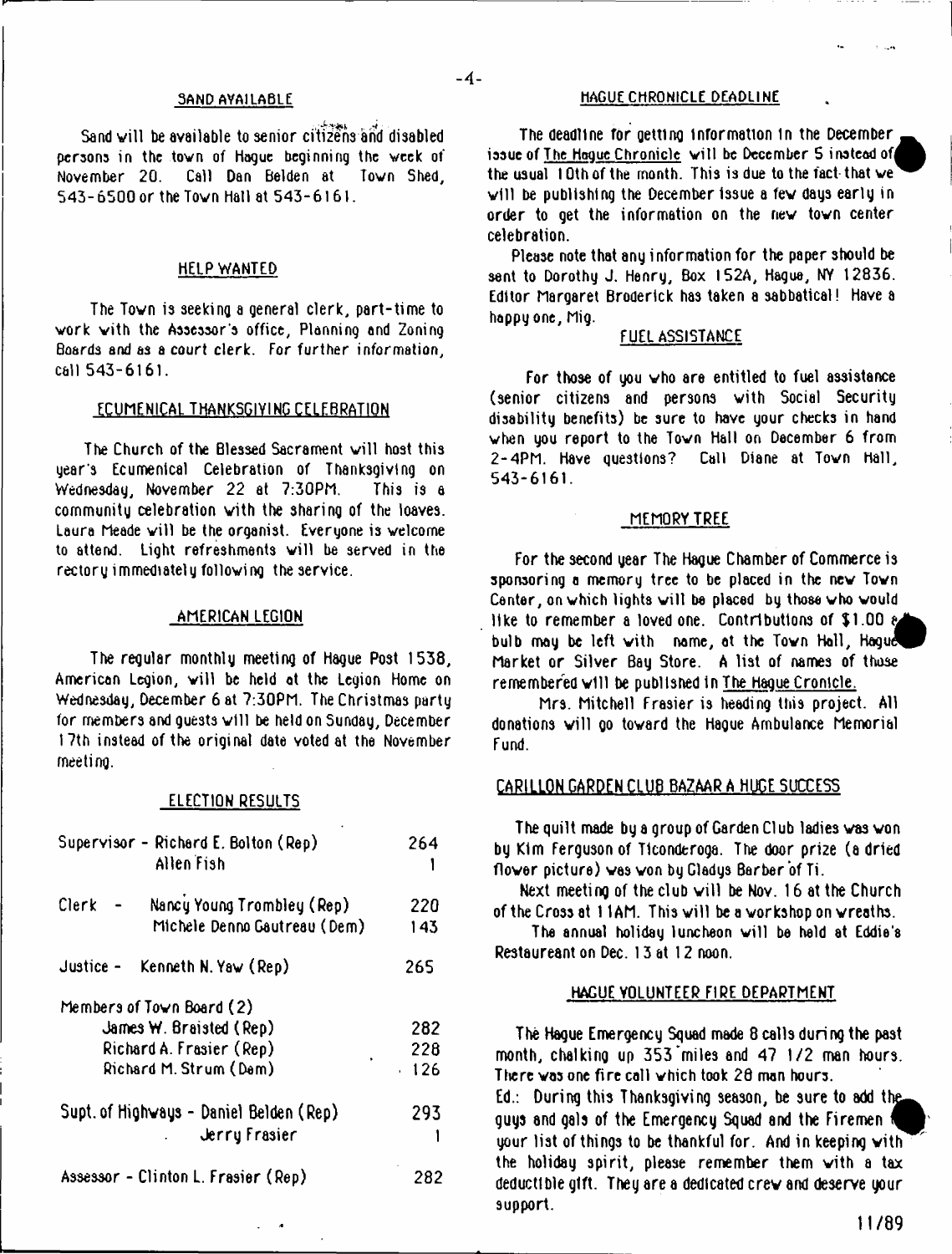#### WILLY C'S OCT/NOV WEATHER NOTES

Last issue we left you with a forecast of  $70<sup>2</sup>$ temperatures by Oct. 14th. We missed it by a day. ?2e on the 13th' our high for the month. Starting the 17th we had three days of north northeast winds gustlng to 40 1 /2 , 33 1 /2 and 35 1/2 MPH respectively, but steady in the 25-30 MPH category all three days. These were the highest gusts for the month. Temperatures had been pleasant until the 17th, but steadily dropped into the low 40's by the third day of these steady winds. Our low for the month was the  $33<sup>2</sup>$  reported last issue. October rainfall was 3.16". We lost 1 hr. and 28 min. of daylight in Oct., and turned the clocks back to standard time on the 29th. Color, as predicted, did peak lakeside between the 12th and 19th and those three days of steady wind did bring most of the brilliant color down. This left the browns of the oaks and yellow patches of some of the other species scattered about the hillsides. Ahh !!!, but then starting on the 22nd Indian Summer began its reign and we had nine glorious days of ha2y sunshine, calm winds and daytime temperatures climbing to the mid to high 60's and night time lows in the mid to high 40's. We sat under a. humungus stationary high pressure dome and reveled in its last burst of summer. For those who were fortunate enough to be out on the lake, it was magnificent.'

And now it is November. The hillsides have completed their transformation. The leaves are down, with the exception of the willows at the lower elevations, but they too are slowly relinquishing their grip to the fall winds, a sure sign that the forests are' prepared to greet the first snow. We had our first visible snowfall on November 3d when the higher elevations along the western shores of the lake were cloaked in white, but nothing lakeside. The morning of the 4th we recorded a lakeside temperature reading of 22-, our low so far this season. The air temperature, at 1 1:30AM this 10th day of November is 5Qa, the water temperatures  $52 \frac{1}{2}$ . The heating season to date is approximately 15% warmer than normal. The short colder spells we have had have been more than offset by milder temperatures. Noone seems to be complaining.

You may have noticed that there is no Mt. Top temperature observation this month. Our faithful observer has temporarily taken leave of her station for the winter months. I shall miss her and'our conversations as she reported her readings, snd will look forward to her return next year, when spring is budding and warm winds bring her back. Have a good winter, oh mountain top observer.

Weather patterns move swiftly in Nov. as the days grow shorter. Thanksgiving is upon us, with Christmas soon to follow. May you all have much to be thankful for.

#### FROM OUR STATE SENATOR - RON STAFFORD

 $\mathbf{r}$ 

An issue of great significance for the residents of the North Country that emerged during the most recent legislative session was a proposal to cap the amount the state pays in taxes on Forest Preserve and other state-owned lands.

Since state-owned lands already or might soon comprise a substantial proportion of taxable property in many Adirondack communities, the consequences could have been disastrous.

This proposal, if approved, would have left local governments vith two choices, neither of them good: cut essential services or raise property taxes above a level that individuals and businesses could afford.

After much debate and deliberation, at our request and urging, the Legislature moved to delete the proposal from the budget and restore the full amount owed to localities.

We will continue to work to defeat similar proposals in the future.

And we need assurances that the state land in and out of the Forest Preserve will bear its fair 3hare of the tax burden.

#### HUNTER TRAINING

Since Nev York pioneered in mandatory hunter training in 1949, over two million students have been training in the state's hunter education program. All first-time bow hunters must attend a  $6$ -hour course.

A one-session Bow Hunter Safety Course is scheduled for Sunday, November 19,1989, 9AM-3PM (Bring a lunch) at AMG Industries, 53 Luzerne Road, Glens Falls, in the cafeteria. Volunteer instructor George Yongen, will conduct this certified course.

\* \* \* \* \* \* \* \* \* \* \* \* \* \* \* \* \* \* \* \* \* \* \* \* \* \* \* \* \*

*We throw sway enough iron and steel to continuous to supotu att the nation's automakers!*

The ordinary bag of trash you throw away is slowly becoming a serious problem for everybody.

Not only are we running out of resources to make the products we need, but we're running out of places to put what's left over.

Write the Environmental Defense Fund at 257 Park Ave South, New York, NY 10010 for a free brochure that will tell you virtually everything you need to know about recycling.

The fev minutes you take to learn how to recycle will spare us all a lot of garbage later.

IF YOU'RE NOT RECYCLING, YOU'RE THROWING IT ALL AWAY.

P.S. Have you read the fine print on the "degradable" plastic bags from your super market? They are only degradable in sunlight (not when covered). Ask for paper bags - theu are degradable. 11 /89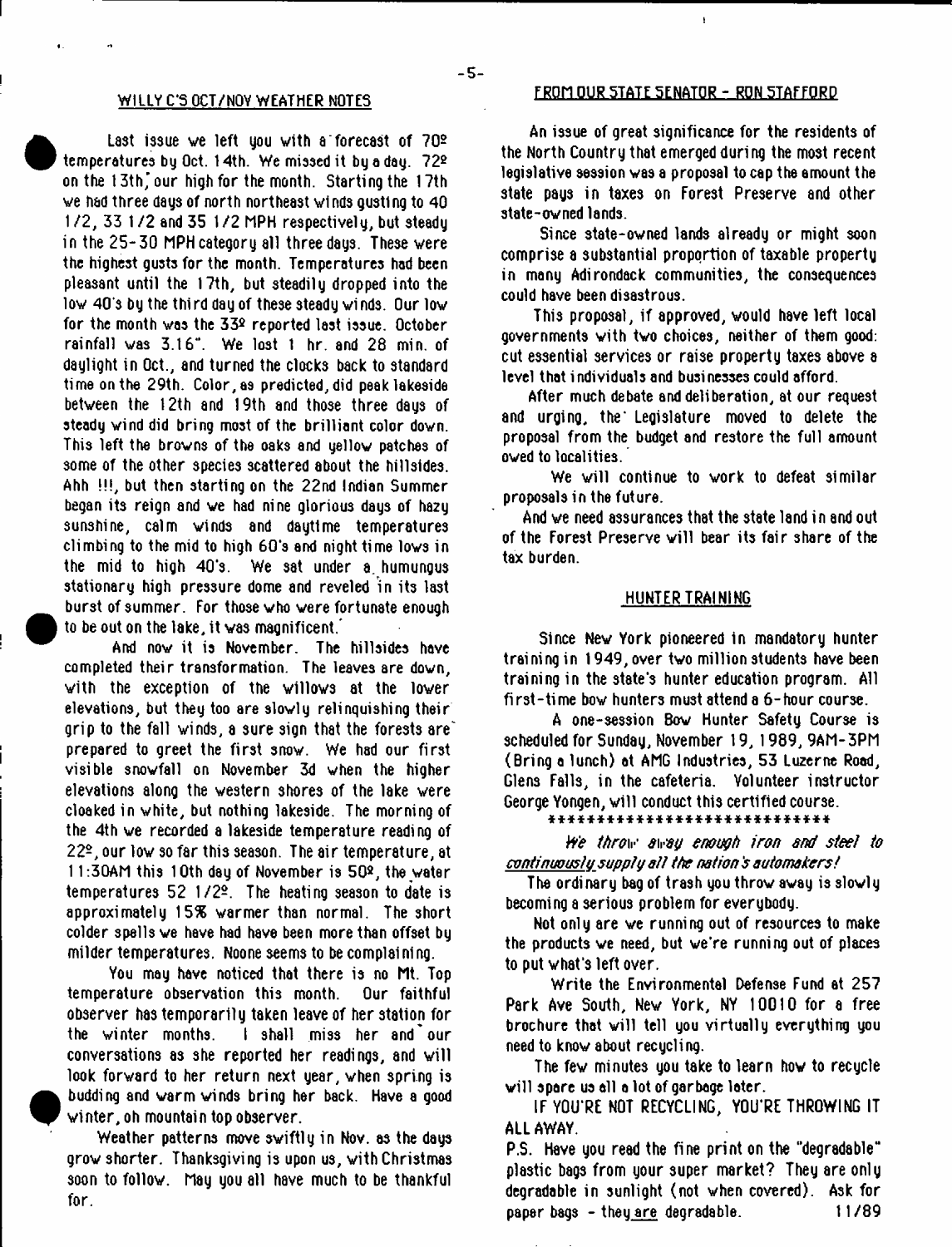# SCHOOL BOND ISSUE VOTE ON NOVEMBER 21 WELCOMING OLDER DRIVERS

On Tuesday, Nov. 21 an issue of the utmost importance to taxpayers in the Ticonderoga School District will be presented to the voters of the district, which includes both Ticonderoga and Hague. The vote will be on a bond issue not to exceed \$3,1 46,1 00.00, to be used to pay for both state and federally mandated expenses such as asbestos removal, handicapped pupil access, and dust removal controls in both industrial Arts rooms, as well as for other major repairs such as roof replacement on the high school and much plumbing, electrical and heating repair and replacement.

Other major costs include Science Lab reconstruction in both schools, and repair of entrance and roof at High School; the replacement of windows and emergency exits (which should greatly reduce heat loss), floor covering, and upgrading the heating system at the elementary school. The High School heating system will also be repaired and up-graded.

There is no question that if the bond issue is rejected, state and federally mandated work must still be done, along with many of the projects not.mandated, such as the new roof, plus other items which, for unexplained reasons, have been neglected, overlooked, or postponed for many years, but which cannot be passed over any longer.

If the bond issue is not approved in November there would be insufficient time to re-present it to the voters for a second time, since under state law all building contracts must be in place by June 30, 1990 to insure state aid for the building projects during the ensuing year. If contracts are not in .place, the amount of nearly \$800,000 (the cost of the mandated expenditures) in state aid for 1990-91 vould be forfeited for that year and the amount added instead to the-district's 1990-91 budget, which could increase the tax levy by as much as *2 6 %.*

VOTING HOURS WILL BE FROM 12 NOON - 9PM IN THE HIGH SCHOOL LOBBY. PLEASE READ CAREFULLY THE ABOVE AND THEN BE SURE TO YOTE.

#### \* \* \* \* \* \* \* \* \* \* \* \* \* \* \* \* \* \* \* \* \* \* \* \* \* \* \* \* \* \* \* \* \*

LET'S TALK TURKEY - DID YOU KNOW THAT

1. The turkey is a member of the pheasant family?

- 2. Male turkeys are called toms?
- 3. female turkeys are hens?
- 4. A wild tom's hens are called his harem?

5. The term "gobbler" refers to the male? Reports of gobbling hens are rare?

**6. Jakes are male turkeys younger than one-year-old?**

**7. Jennies ere female turkeys younger than one-year** old?

**8. A newly hatched turkey is called a poult?**

9. The group of poults is called a brood?

The number of older drivers on Americen roads il expected to rise steadily in the coming decades and researchers nationwide are exploring ways to help mature drivers and improve safety.

The NYS Thruvay Authority has announced plans calculated to make it a leader in meeting these growing needs. A safety program now under way will widen markings on the highway from Nev York City to the Pennsylvania state line, repaint roadside signs vith brighter state-of-the-art materials and install these nev higher intensity signs as replacement becomes necessary. The Auttiority is also currently testing paint with nev and larger glass beads to Improve visibilitiy in the rain, and is investigating the possibilities of better toll - plaza lighting and longer advance notice of Thruway exits. "While designed for the older driver, the program will benefit ell drivers vho use the Thruvay," says Authority executive dirctor John H. Shafer.

. . . Modern Maturity, Aug.-Sept 1989

#### ENVIRONMENTAL AWARENESS WINTER WEEKEND

 $\small{\textsf{Corroll}\space}$  Cooperative Extension of Warren Counf will conduct a 4-H Environmental Awareness Winter Weekend for 9-11 year old youth on December 16 and 17 at 4-H Camp Sacandaga. The program is open to any Warren County younster, at no cost, although a returnable deposit Is required to hold reservation space. The deposit will be returned in full to participants after the trip.

Activities during the weekend include nature hikes, snovshoeing, a visit to a deer yard, ice fishing, winter woods lore and safety. Participants stay in the the heated Seabee Lodge. Car pooling assistance to the camp in Speculator is available.

The trips are well chaperoned, and led by an experienced Nev York State licensed guide.

For more information, or to pre-register contact the Cornell Cooperative Extension Office, Warrensburg (phone: 623-3291, 668-4881 or long distance only 1-800-446-5572 before November 30.

Ed.: You don't have to be a member of a 4-H club to participate. Sounds like fun, kids, and it's FREE!

\*\*\*\*\*\*\*\*\*\*\*\*\*\*\*\*\*\*\*\*\*\*\*\*\*\*\*\*\*\*\*

#### MORE TURKEY TALK:

**10. Half of a brood of wild turkeys die in the first to 15 weeks of life?**

**11. Turkey eggs are ebout twice the size of chicken eggs?**

Well, now you know!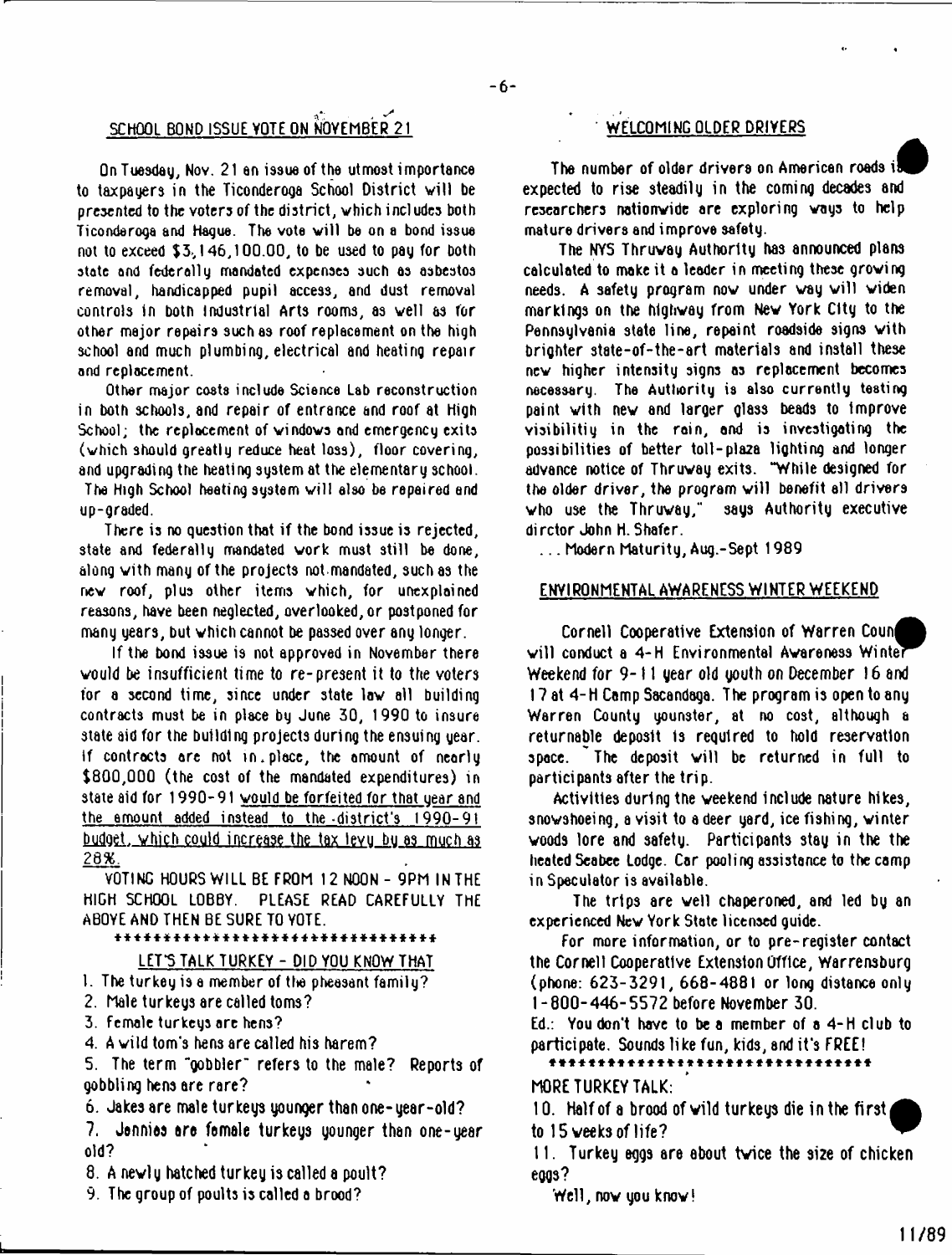BORN - A girl, Alicia Marie, to Steve and Lunn.(Frasier) I Hulsebus in Omaha, N£ on October 19. She is the ^anooaughter or the late Sam and vernle Frasier.

MARRIED - Laura R. Thomas, daughter of Peter and Marg Thomas of Rexford, NY and Gull Bay to Kurt D. Schwarz, son of Robert and Muriel Schvar2 of Clifton Park and Hague, on September 9 at St. George's Episcopal Church in Schenectady. The couple will reside in Clifton Park.

MARRIED - Mary Elizabeth Ward and 'Robert George Gosselink, son of Mr. & Mrs. Charles Cosselink, Providence, Rl and Silver Bay, NY on October 14 at the Silver Bay Chapel.

DIED - Ruth Kinney Crothers, 80, long-time resident of Silver Bay, on September 16, 1989 in Sarasota, FL. Survivors include husband George, son Michael, four grandchildren and two great-grandchildren.

DIED - Bessie E. (May) Smith, 81, New Hague Road, on October 24, 1989 at her home. Survivors include one brother, George May, Hague, one sister, Frances Nevhall of Ticonderoga, one grandson, two granddaughters and three great-grandchildren.

^P^IED - Lena Clark Maloney, 95, on October 26 at Horace Nye Home, Elizabethtown, NY. For many years she was a resident of Silver Bay.

Happy FIFTIETH anniversary to Billie and Erv DeGraff on November 23 (Thanksgiving). Fifty reasons to be thankful i

On October 19, ARTHUR BELDEN, JR., son of Mr. & Mrs. Arthur Belden, Hague, vas awarded the title of Employee of the Year at ceremony at the Sagamore Hotel in Bolton Landing. The award is for the employee who gives over and above what his job requires. He was given a pri26 of \$1000.00 tax free. He now travels to Atlanta, GA later this month where he will compete with the top Omni employees from all over the United States.

 $\overline{\phantom{a}}$ ł.

> The Chronicle staff wishes you well in this contest, Art. We are all behind you  $100\%$ .

# HACUE STUDENTS ON HONOR ROLL

The following Hague students ore listed on the Ticonderoga High School honor roll for the first marking fc?nod which ended on October 20:

First Honors: TREVA BRAISTED, ELIZABETH DeFRANCO,TONY DeFRANCO, CAROLYN DYKSTRA.

Second Honors: RICHARD BELDEN, LISA COBB, RICHARD COBB, TIEAH GAUTREAU, .KIM PORTER, MICHELLE WATERS, YICKI WATERS. CONGRATULATIONS!!

#### TINY TIM PROGRAM UNDER WAY

The Tiny Tim program has been going on for several years to help those in need in our area. We depend on others in the area to help by giving canned goods, clothes, especially hats, mittens, boots, blankets. As requests come in they are checked out as to a true need and then we try to fill the need vith a great deal of volunteer help. Contact Joe and Mae Regan, 505-9009 or Linda Whitford, 585-6265. Donations accepted through Dec. 3. Donations of money may be sent to Sue Fahey, Streatroad, Ticonderoga, NY 1 2883., If you want to help, we need people to sort and box food and toys, and make deliveries on Dec. 24.

# HEAR YE HEAR YE All Residents of Hague

As you know our big day of celebration will be December 16, 1989 for the dedication of our new Community Center.

I am appealing to all residents, young and old to help in our job of trimming our Christmas tree. We would like our tree to be trimmed vith homemade decorations by our own people of Hague. If you're not creative, you could donate anything from Christmas ball hangers to old beads, sequins, braid, ribbon; anything we could put into e decoration. Children could string popcorn, our young girls could moke gingerbread men, but the main thing is to be involved vith this most joyous occasion.

You may like to make something with your family name on it that would be used every year on our community tree. Whatever you choose to do, please do something to remember this occasion.

Please contact me vith whatever you can do to help us. Let's make this a real country Christmas.

Thank you, Trudy Karmazin, 543-8838 Ti me is runi ng out, call me soon.

### HOLIDAY MAGIC - CHORALE CONCERT

On Sunday, December 10 you are in for a real Christmas treat when the Champlain Valley Chorale will present its annual Christmas concert at the First United Methodist Church in Ticonderoga at 4PM. A delightful selection of Christmas music will be presented under the direction of Linda A2er.

As in the years past, The Carillon Garden Club will present Holiday Magic in the social hall of the church from 3 - 6PM. Wreaths, centerpieces and other Christmas decorations will be displayed' by members of the club. A reception will follow the concert, in which you may leisurely enjoy the displays and the goodies provided.

11/89